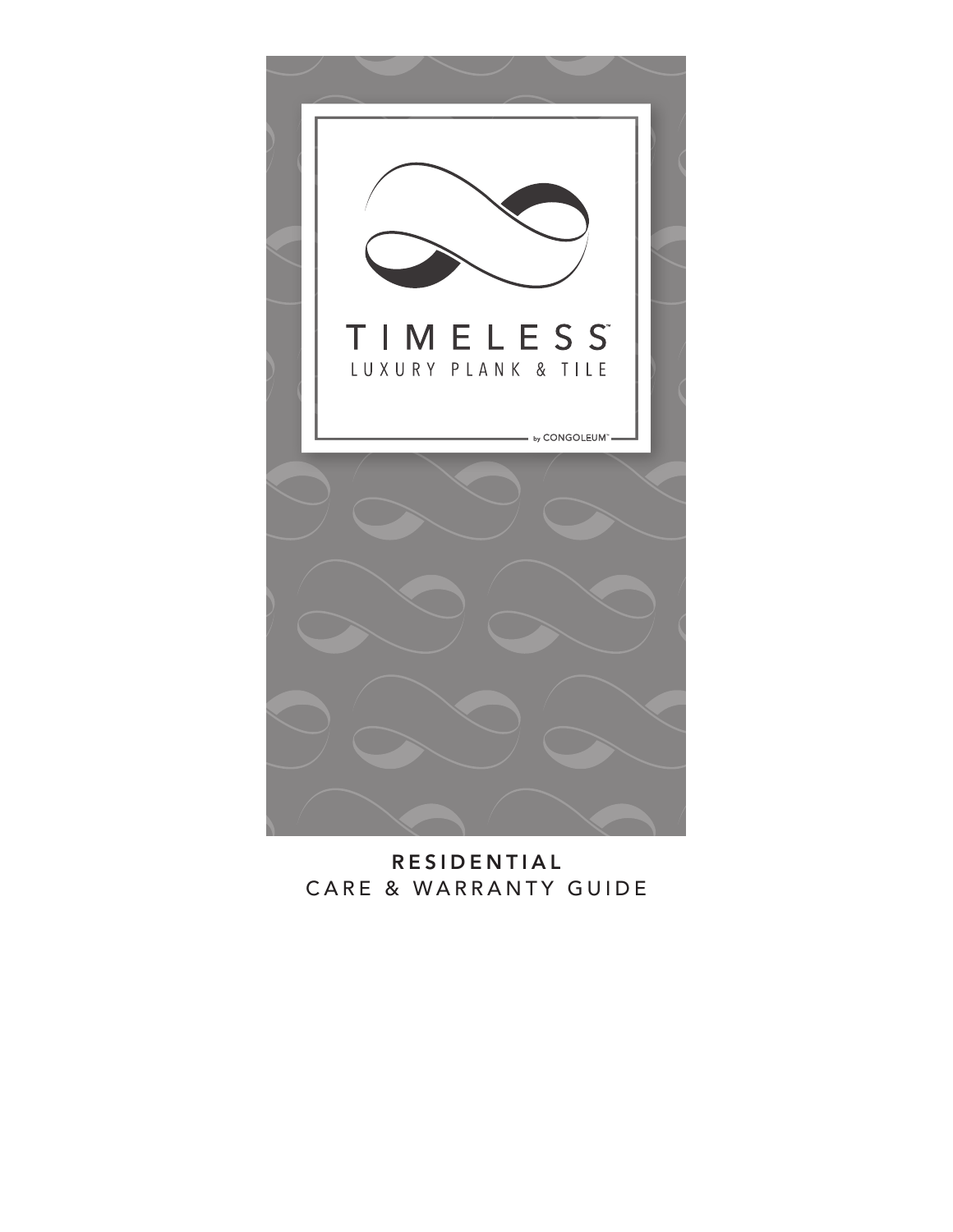# TIMELESS RESIDENTIAL WARRANTY

Congoleum Timeless Limited Residential Warranty means that your new floor:

|                                                                | <b>Warranty Period</b>                                                 |                                               |                                                     |
|----------------------------------------------------------------|------------------------------------------------------------------------|-----------------------------------------------|-----------------------------------------------------|
|                                                                | Triversa <sup>™</sup><br><sub>R</sub><br><b>Structure</b> <sup>®</sup> | Impact <sup>™</sup> &<br>Impact<br>SmartLock™ | Endurance <sup>®</sup><br>& Endurance<br>SmartLink® |
| Will not wear out                                              | Lifetime                                                               | 25 Years                                      | 10 Years                                            |
| Will be free of<br>manufacturing<br>defects                    | Lifetime                                                               | 25 Years                                      | 10 Years                                            |
| Will not fade                                                  | Lifetime                                                               | 25 Years                                      | 10 Years                                            |
| Will not stain                                                 | Lifetime                                                               | 25 Years                                      | 10 Years                                            |
| Will not rip or tear<br>from normal<br>household use           | Lifetime                                                               | 25 Years                                      | 10 Years                                            |
| Will not<br>permanently<br>indent from normal<br>household use | Lifetime                                                               | 25 Years                                      | 10 Years                                            |
| Will not be damaged<br>by exposure to water                    | Lifetime                                                               | 25 Years                                      | 10 Years                                            |

The Timeless Limited Residential Warranty covers material for the period of the warranty and reasonable labor costs for five years if professional installation was paid for when the original floor was installed.

### GENERAL WARRANTY INFORMATION

- Covers only first quality materials purchased after January 1, 2016.
- **n** Is not transferable.
- Applies to normal residential applications only.
- For a floor to "wear out" is defined as the absence of the wear layer and printed design due to normal household use. Scratching is not "wear out".
- Only one replacement floor will be provided for staining, wear out, fading, scuffing, rips, tears or gouges. The replacement floor will not be warranted against future staining, wear out, fading, scuffing, rips, tears or gouges.
- The indent warranty will only be covered if adequate furniture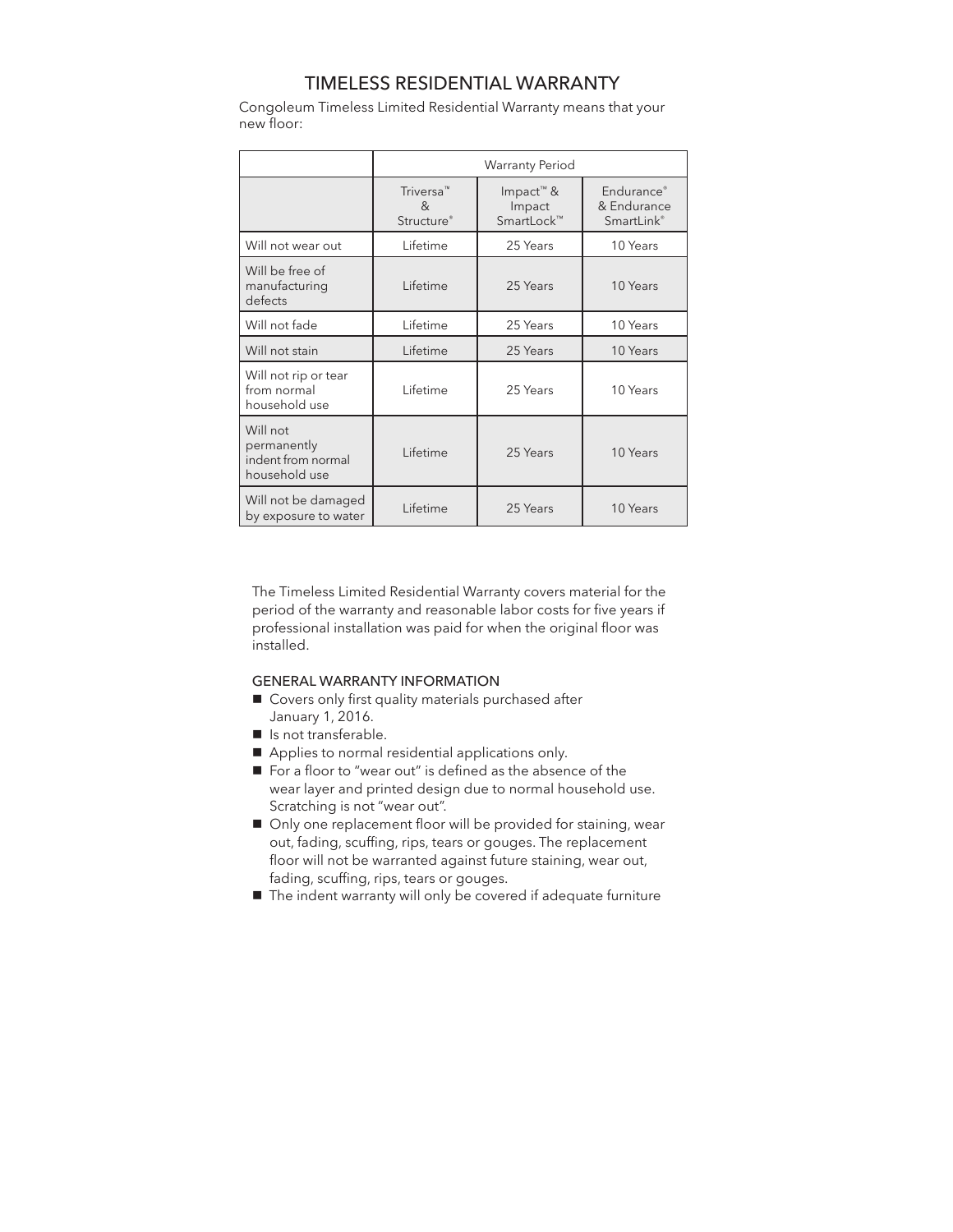floor protectors are used. The size of the protector should be in proportion to the weight of the furniture; the heavier the item, the wider the floor protector should be.

### EXCLUSIONS | WHAT IS NOT COVERED

- Problems due to improper installation, non-recommended subflooring or improper subfloor preparation, improper floor care and installation products, or failure to follow care and maintenance recommendations.
- Problems due to accidents, abuse, or improper usage. Some examples are: damage from moving appliances or sliding of furniture without adequate protection, non-recommended rolling casters on furniture, rotating beater bars on vacuum cleaners, dropping of heavy or sharp objects, and damage or discoloration from burns or fire.
- Problems due to extreme temperatures or fading from frequent exposure to sunlight.
- Damage from the use of steam cleaners.
- Color or design variations between samples and printed or digital images and actual material.
- $\blacksquare$  While the flooring product is not impacted by moisture, there is a strong probability that prolonged exposure to moisture will result in adhesive bond failure in glue down installations, mold or mildew growth, and potential structural damage to the home. The warranty does not cover problems due to adhesive bond failure, mold or mildew growth or structural damage as a result of moisture from excessive vapor emissions, hydrostatic pressure,plumbing or appliance leaks, or flooding from natural causes. These are typically covered by homeowner's insurance.
- Damage occurring during renovation or construction.
- Using floor mats that are not labeled "non-staining".
- Labor on non-professionally installed floors or material that is installed with obvious visible defects.

#### WARRANTY REMEDY

If your Congoleum floor fails to perform under the conditions of the applicable limited warranty within the warranty period, Congoleum will at its option repair the defective area(s) or supply new Congoleum material of the same color, design, and grade, if available; if unavailable or discontinued, Congoleum reserves the right to select and supply similar Congoleum materials. After corrective action is taken on an existing defect, you will continue to receive warranty coverage for the remaining period of your original warranty unless indicated otherwise.

### HOW TO MAKE A CLAIM

If you find a defect or other matter covered by any of the limited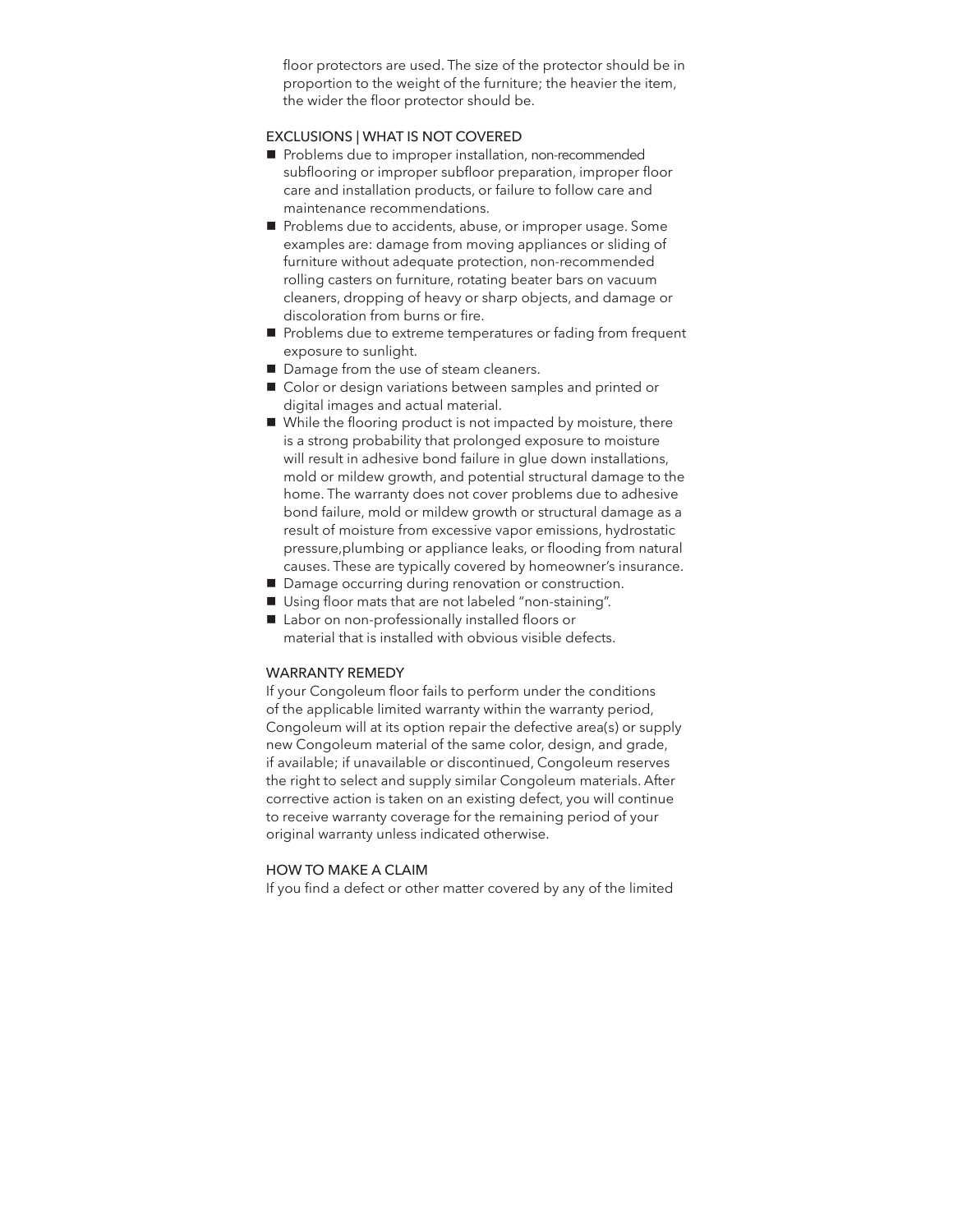warranties described previously, the retailer who sold the floor covering material should be notified in writing promptly and must be supplied proof-of-purchase. The correspondence with the retailer should include the product purchased, the amount purchased, installation costs (if applicable) and the date of purchase. If necessary, the retailer will then notify a Congoleum representative who will review the claim or arrange for inspection of the floor. The normal time period for review or inspection after the claim has been filed with Congoleum is within 60 days.

If you are unable to contact your retailer, write to us at: Congoleum Corporation, Dept. C 3500 Quakerbridge Road P.O. Box 3127 Mercerville, NJ, 08619, USA *Proof of purchase must be provided with correspondence.*

### CONSEQUENTIAL OR INCIDENTAL DAMAGES

Congoleum excludes and will not pay consequential or incidental damages under these limited warranties. By this we mean that Congoleum will not cover or pay for any loss, expense, or damage other than to the flooring itself that may result from a defect in the flooring. Some examples of consequential or incidental damages are: replacement of subfloors, trim moldings, disconnecting/ reconnecting appliances or fixtures, or moving of furniture.

#### IMPLIED WARRANTIES

There are no implied warranties, including warranties of merchantability and fitness for a particular use, extending beyond the limited warranties available under this plan.

*Please Note: Some states and provinces do not allow the exclusion or limitation of incidental or consequential damages, or limitations on how long an implied warranty lasts, so the above limitations or exclusions may not apply.*

#### YOUR LEGAL RIGHTS

These limited warranties give you specific legal rights and you may also have other rights which vary from state to state. Except for these other rights, the remedies provided in the above warranties state the limit of Congoleum Corporation's responsibility.

No representative, employee, or agent of Congoleum is authorized to modify or change the limited warranties as stated herein.

### CONTACT US

If you have any questions regarding your new Congoleum floor,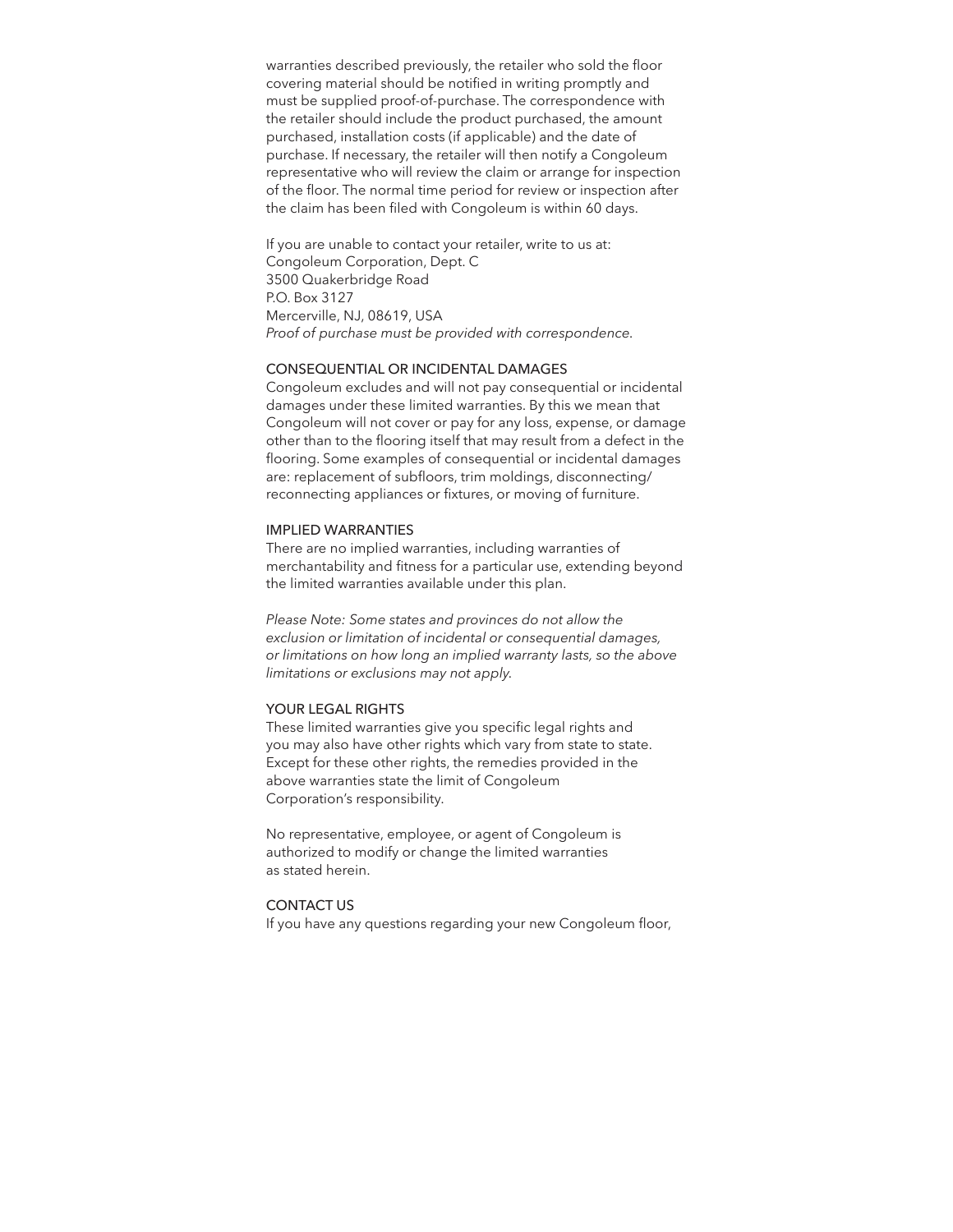need additional maintenance information or require any other assistance, please go to our website at www.congoleum.com. If you cannot find an answer to your question on our website, please call Congoleum Consumer Information at 609-584-3601, Monday through Friday, 8:30 a.m. to 5:00 p.m. EST.

# CARE INSTRUCTIONS

To keep the lasting shine and fresh feel of your investment for as long as possible, we recommend that you:

- Sweep or vacuum regularly to remove dirt and grit that can abrade, dull or scratch your new floor. Do not use a vacuum with a beater brush, because it may damage the floor's surface.
- n Wipe up spills promptly with a damp cloth or mop.
- n For a more thorough cleaning, wash your floor with Congoleum Bright 'N Easy No-Rinse Cleaner or other suitable, non-detergent based resilient floor cleaner.
- Remove excess water after washing the floor. Wet floors may be slippery and dangerous.
- $\blacksquare$  The gloss level may change over time depending on the amount of traffic, care, and maintenance the floor receives. To restore the appearance, first use Congoleum Bright 'N Easy Polish Remover to remove any ground-in dirt and excess polish buildup. Rinse thoroughly. Then apply Congoleum Bright 'N Easy Floor Polish (03002) to obtain a high-gloss finish or Congoleum Bright 'N Easy Satin-Gloss Floor Polish (03007) to obtain a satin-gloss or natural-gloss finish.
- n Caution: Avoid one-step "mop and polish" products, dishwashing liquids and oil-based cleaners. These may leave a residue which can attract dirt and dull your floor's finish. Avoid cleaners that contain abrasives or solvents which may permanently damage your floor.